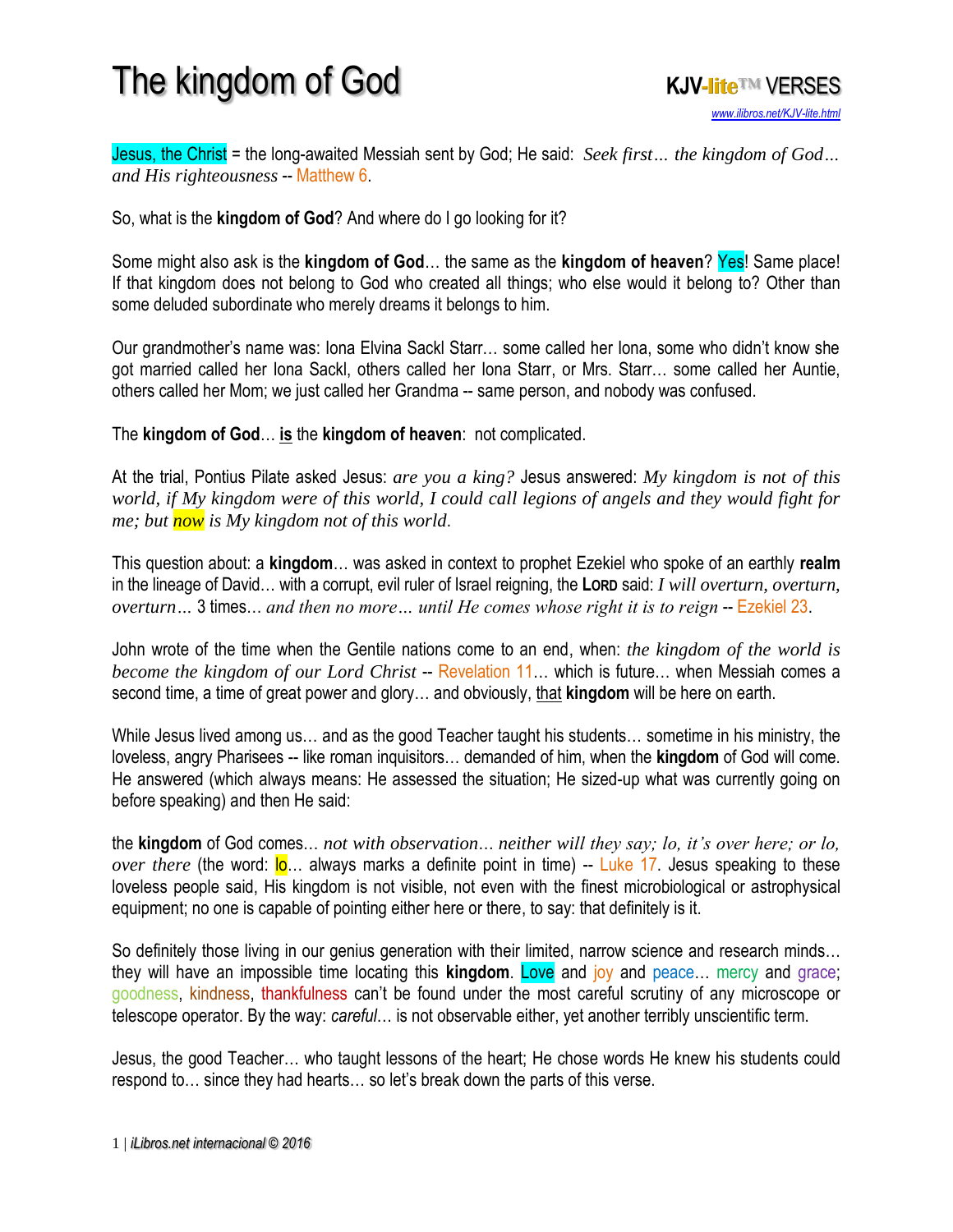## The kingdom of God **KJV-lite**™ VERSES



*Seek*... to look for, to go in search of; to try to discover; to try to acquire; to make an attempt. So Jesus used an action word… the activity of every human… in every country for all the generations… who wants an answer to the 4 basic questions of life:  $1$ . What is reality? 2. Who is well off? 3. Who is a good person? 4. How do you become a good person?

Sadly, answers to these questions from our leaders and teachers fall flat in both our 21<sup>st</sup> century fun and happiness graduates and drop outs… sinking in science and research… who sound as bizarre and irrelevant as opera buffs and aficionados who wonder why .01% of the population – that is  $1/10<sup>th</sup>$  of one percent... attend their performance and admire their portly egos.



Jesus is a good Teacher, if He sounded anything like the teachers and leaders of society today, what He started would have died and his memory swept away by the time Jerusalem fell to the romans.

Oleta Adams' song says… get there by rail way, by trail way, by airplane, with your mind, by caravan… by sailboat, or find a tree and swing rope to rope… jump on a speedy boat… take a fast train… I don't care how you get there… but get there if you can. It might not be good science; it might not be completely accurate advice, it certainly is not operatic; but it is what the good Teacher was conveying when He said to all those stumbling around or just sitting there in darkness… with nowhere to go, Jesus said:

*Seek…* do this *first*… in other words, stop everything else that you are doing… and since they didn't have a rail way, or trail way or airplane… no speedy boat, no fast train; but they did have a mind: so Jesus said, use it… and maybe change your thinking, too… but definitely…

*Seek first*… go in search of it first; try to discover first; try to acquire first; make an attempt…

*Seek first… the kingdom of God*… the place where God rules; where He sets up shop… so that all the tools He needs are readily available – make that place your priority each day, every day.

To the Romans, Paul who studied 3 years in Damascus what Jesus taught the first wave of disciples, and then he preached for 14 years in Arabia… before he reacquainted himself with the first wave of those still in Jerusalem, he wrote… *the kingdom of God is not eating and drinking, but righteousness* (doing things the right way)*, and peace and joy in the Holy Spirit* – Romans 15;

...which is why Paul wrote: *let no one judge you over what you eat or drink* -- Colossians 2; he could have mentioned tons of other things like clothing and jewelry and technology gadgets and you name it; but Paul didn't have time to focus on the negative – what the kingdom wasn't… because those things and stuff… have nothing to do with the **kingdom of God**...

…which is exactly what Jesus said twice… when He taught his Sermon on the Mount… *take no thought*, do not worry yourself *about what you will eat or drink.*

Your heavenly Father feeds the birds flying around the town… *and aren't you more important to Him? for your heavenly Father knows that you have need of all these little things*… BUT